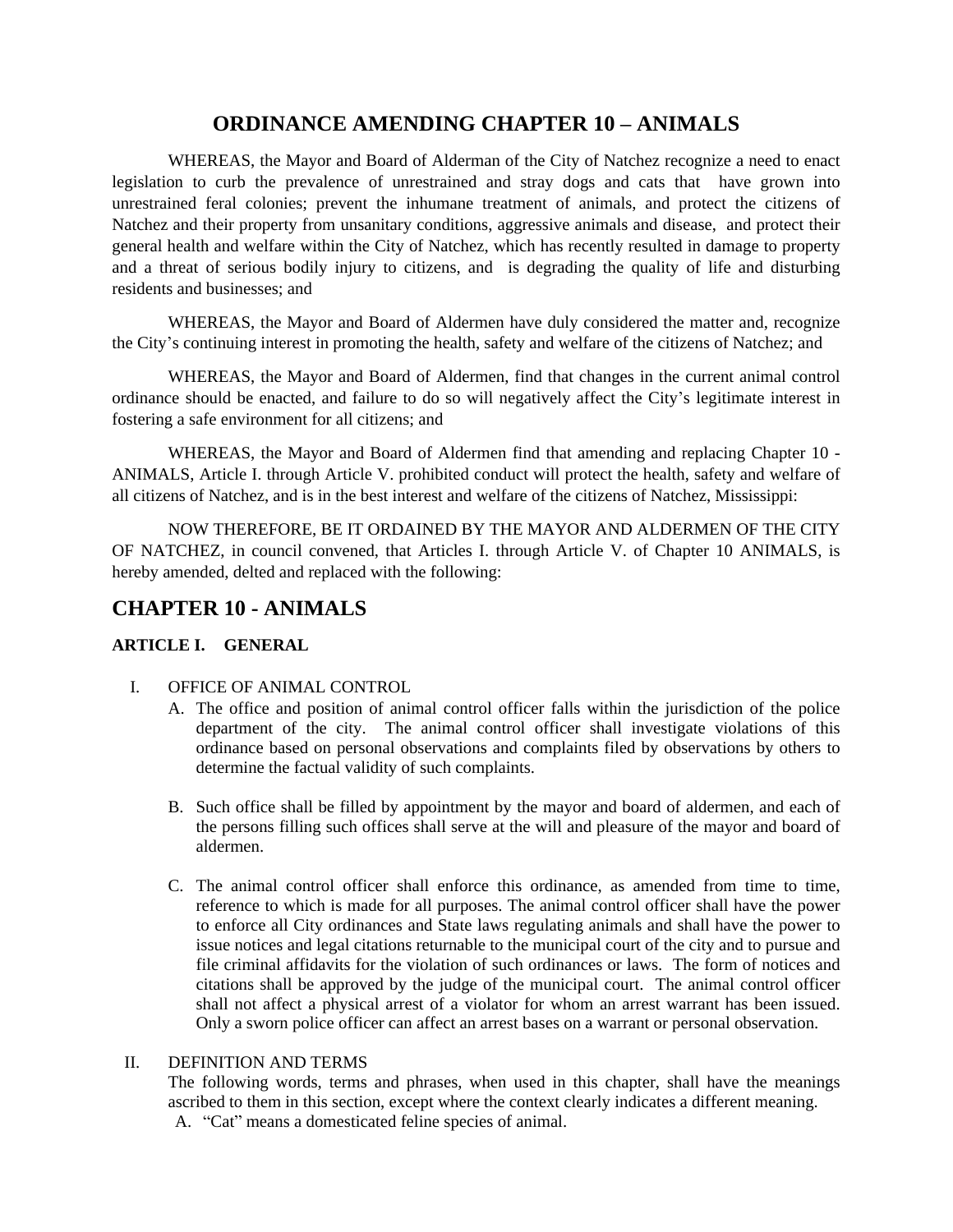- B. "Dog" means a domesticated canine species of animal.
- C. "Notice" means oral notification by telephone or written notice left at the usual place of abode by the animal control officer or by the city police department setting forth that the owner's dog or cat has been taken up and setting forth therein a brief description of the dog or cat and the name of the owner, if known.
- D. "Owner" means not only the actual owner of a dog, but the person having the control and custody of the dog. If the dog is owned by a minor, the word "owner" shall mean either the parents or guardian or person having the custody and control of such minor.
- E. "Inhumane Treatment" shall mean any treatment which deprives an animal of food, water, essential grooming, exercise, a clean environment, veterinary care and protection from weather, and any treatment to include but not limited to, loading, overworking, tormenting, beating, mutilating, poisoning, or abnormal treatments as may be determined by an authorized Health Officer or an authorized Animal Control Officer, Law Enforcement Officer, or a qualified Representative of a State Registered non-profit humane society. Such violations shall be charged under Mississippi State Title 97. Crimes. Chapter 41. Cruelty to Animals. Title 97. Crimes. Chapter 29. Crimes Against Public Morals and Decency. In General. No person within the city except a licensed veterinarian shall crop a dog's ears or perform any other surgical procedure upon a dog.
- F. "Shelter" is defined as a recognizable dog house for canines that protects from heat, cold, strong winds, rain, and is not subject to standing water, or muck.
- G. "Livestock" means horses, cattle, swine, sheep, poultry and other domestic or exotic animals, birds or fish produced for profit.

#### III. OWNER RESPONSIBILITY

- A. The owners of all animals within the city are required to keep the animals within suitable enclosures and are further required to keep the enclosures sanitary and clean to prevent illness or injury, disagreeable odors arising therefrom, or the presence or breeding of flies, mosquitoes and other pests. Tethering of dogs is not allowed.
- B. It shall be unlawful for the owner of any animals to permit the animals to create a disturbance in the neighborhood or to destroy property in the neighborhood, or to chronically disturb the peace of others in any manner, particularly by reasons of noises, odors, filthy conditions, destruction of property, tearing of garbage bags, scattering of refuse or the breeding of flies, mosquitoes and other pests. Courtesy tickets, warnings or other notice followed by subsequent written citations by the animal control officer shall create a rebuttable presumption as to the violation of this subsection.
- C. The owners of all animals within the city are required to remove any feces deposited by such owner's animal on public or private property. Feces deposited by an animal upon public property or upon the private property of any person other than such animal's owner shall be collected and removed at once by such animal's owner. Animal feces deposited upon any other property shall be collected and removed daily. Collection and removal of animal feces shall be in a container of such a type that, when closed, is rat proof and fly tight. Such container shall be kept closed after each collection. At least once a week, each such animal owner shall cause all feces collected to be disposed of in such a way as not to permit fly breeding.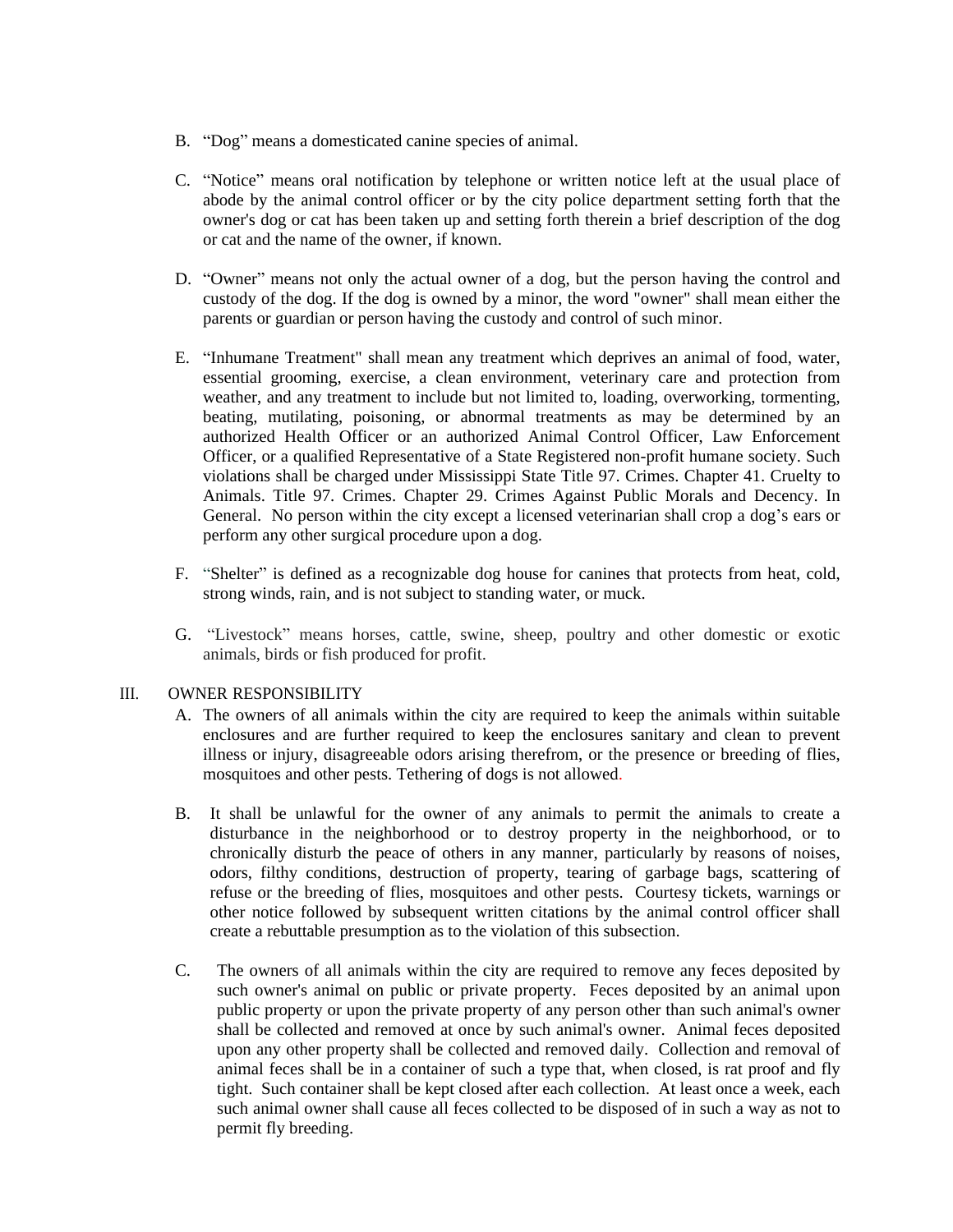D. Mississippi law dictates all cats or dogs must be **vaccinated for rabies** when the animal is 3 months old and thereafter as required by the state board of health. If the owner fails to do so, he/she can be charged with a misdemeanor punishable by a fine. It is the duty of the owner to secure the rabies tag to the pet's collar and each pet owned by or in the possession of any person within the state of Mississippi shall wear at all times a collar or other device which shall have securely bradded on to it the metal tag provided for above. Any such tag shall not be transferable to any dog/cat other than the dog/cat for which it was issued.

# **ARTICLE II: REGULATIONS**

# I. FIGHTING ANIMALS

- A. It shall be unlawful to train for fighting, keep, harbor, breed, transport through the City limits, own or in any way possess an animal for the purpose of fighting exhibitions, displays,training or acts. Scars and wounds on the animal are rebuttable evidence that the animal is a fighting animal or is trained for fighting. For the purpose of this Section, fight training shall include, but not be limited to:
	- 1. The use or possession of treadmills,unless under the direction of a veterinarian;
	- 2. Actions designed to torment, badger or bait any animal for the purpose of encouraging the animal to fight;
	- 3. The use of weights on the animal unless under the direction of a veterinarian;
	- 4. Any activity designed for the purpose of training or encouraging the animal for aggression or vicious activity;
	- 5. Use of heavy chains, weights or staking in such a way as to build neck strength or jaw strength.

# II. ROADSIDE AND OTHER ANIMAL SALES

It shall be unlawfulfor any person to engage in selling animals, including dogs, puppies, cats, kittens, snakes and birds by the roadside or in parking lots even with the express permission of the owners of said parking lots.

#### III. ABANDONMENT

It shall be unlawful to abandon animals.

#### IV. EXPOSING TO POISONS

It shall be unlawful to willfully or through negligence poison any animal.

# V. MOTOR VEHICLES

It shall be unlawful to leave an animal in an unattended vehicle when such action is reasonably potentially harmful to the animal.

#### VI. DOGS AT LARGE

A. It shall be unlawful for the owner or other person having in his or her possession or under his or her control, within the limits of the City, to cause or permit any dog animal to be at large in the city. Dogs running at large at any place in the city where they are not on leash or under immediate control of some person may be taken by officers of the city and placed in the dog pound and may be pursued and captured on any public or private property within the city limits.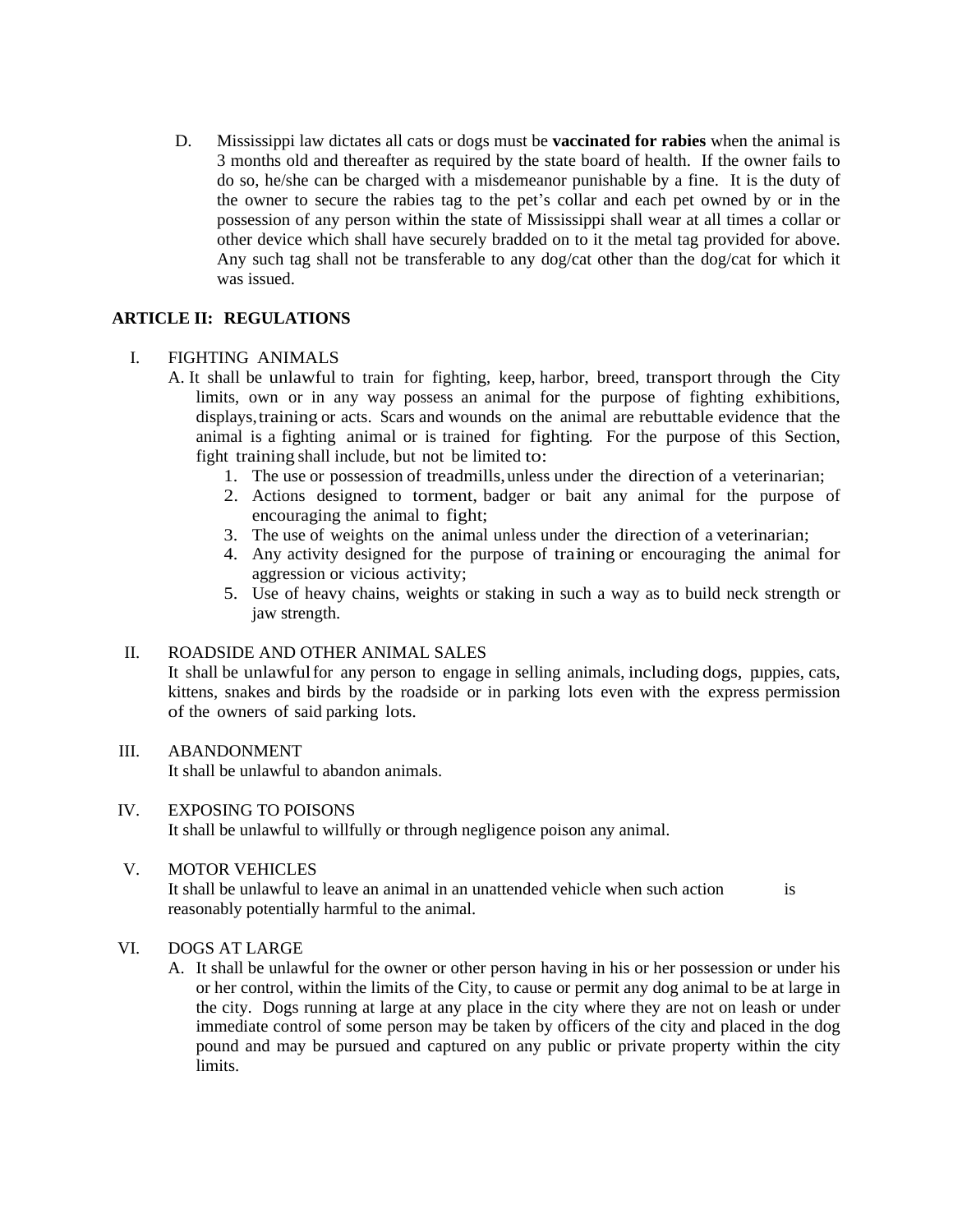- B. If any dog bites or attempts to bite any person while such animal is at large, then such animal shall be conclusively presumed to be a dangerous animal and an animal of dangerous tendencies.
- C. If any dog attacks or attempts to attack any other domesticated animal while such dog is at large, or chases or otherwise attempts to catch a person, then such dog shall be conclusively presumed to be a vicious animal and to have vicious tendencies.
- D. If any dog at large overturns a securely covered garbage container or removes any garbage from any such securely covered container, then such animal shall be conclusively presumed to be a mischievous animal.

# VII. VICIOUS DOGS

- A. Whenever any vicious dog or one that has previously bitten any person is kept upon any premises, it shall be confined in a secure enclosure, consisting of a securely enclosed and locked pen or structure, suitable to prevent the entry or proximity of young children. All humane necessities as outlined elsewhere in this ordinance shall be provided. It shall be the duty of the keeper and of the owner of the dog to post a notice conspicuous to the public at each entrance to such premises reading in large letters, "BEWARE OF DOG."
- B. Liability insurance
	- 1. The caretaker of a vicious dog shall maintain, in full force and effect, a liability insurance policy of \$500,000 for personal injury or death of any person resulting from an attack of such dog. If the caretaker or keeper of the dangerous dog is a minor, the parent or guardian of such minor shall be liable for all injuries and property damage sustained by any person or domestic animal caused by an unprovoked attack by such animal.
	- 2. Destruction of dangerous, vicious dogs. Any dangerous or vicious dog found at large after the owner thereof has previous knowledge or notice that such animal is dangerous or vicious may be killed by any animal control officer of the city without such officer having to catch or impound such animal.

# VIII. KEEPING OF LIVESTOCK

- A. It shall be unlawful for any person to keep any livestock within the city, except that the Mississippi Department of Agriculture has ruled that pot-bellied pigs are pets and are subject to the same municipal regulations as dogs and cats.
- B. Fowl running at large. It shall be unlawful for any owner of chickens and other fowl to permit such chickens and other fowl to run at large upon the streets and other public places of the city.
- C. Exception: Livestock kept in the City prior to the adoption of this ordinance shall be allowed to remain until they expire or are otherwise disposed of, with the provisions that a permit is obtained for said livestock; the premises upon which they are kept are a minimum of 300 feet from any occupied neighboring residence; and the premises are subject to random inspection by the animal control officer to ensure that the conditions are dry, with adequate shelter, food and water and free of odor.

To obtain a Livestock Permit, a person must submit an application at the City Clerk's office (on a form provided by the City Clerk for that purpose) and pay an annual permit fee of \$150. The breeding permit application must include:

1. the name, address, and telephone number of the applicant;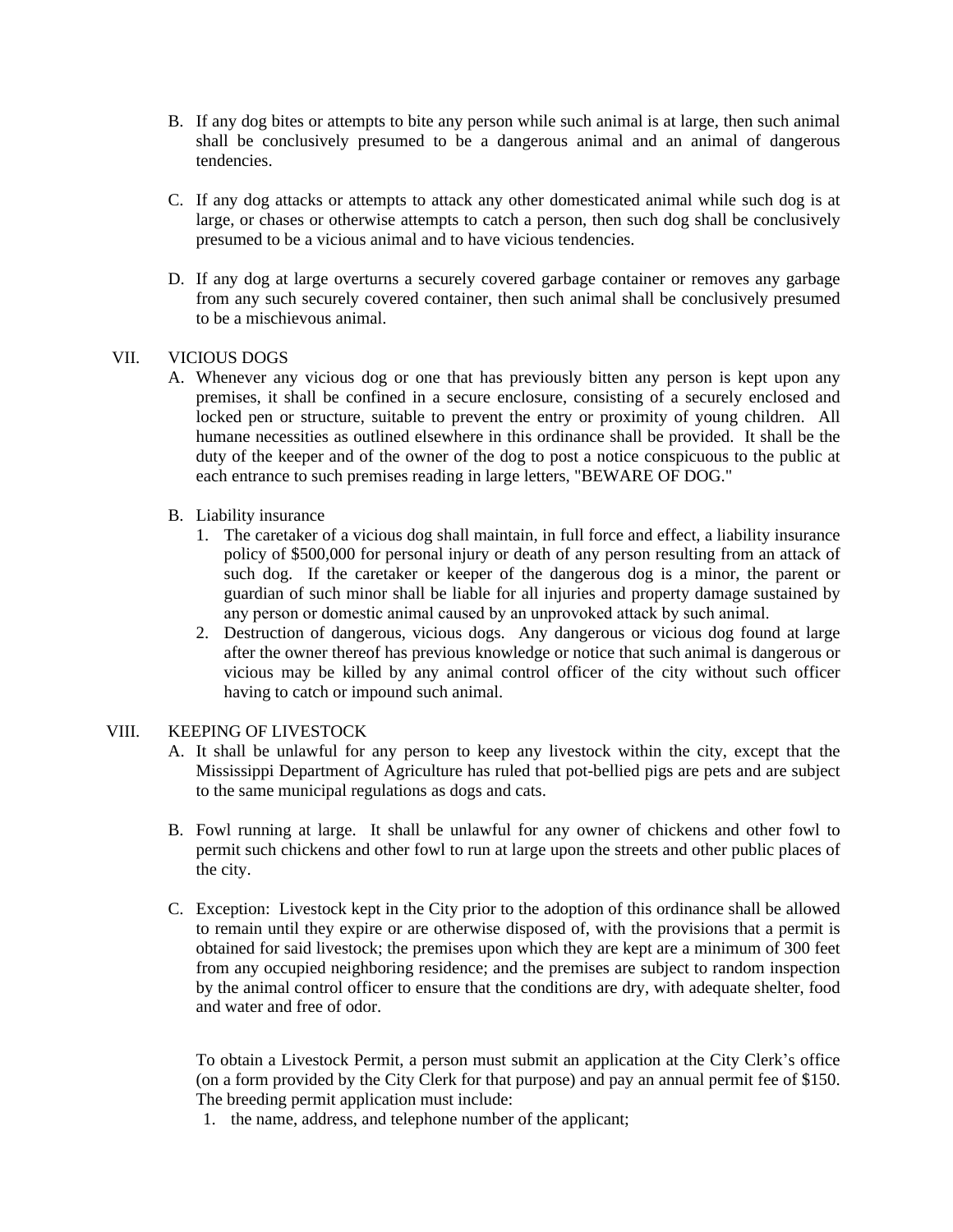- 2. the location where the dog or cat is harbored;
- 3. a description of the dog or cat, including but not limited to, a photograph of the animal;
- 4. proof that the animal is qualified for a breeding permit under Subsection A of this section; and
- 5. any other information determined necessary by the City for the enforcement and administration of this section.

A permit expires one year after the date of issuance and may be renewed by applying in accordance with this section. If the City Clerk does not receive an application for a permit renewal within forty-five (45) days after the expiration of the permit, a \$10 late fee will be added to the permit fee.

# IX. REMOVAL OF DEAD ANIMALS

- E. It shall be unlawful to leave any carcass of any dead animal or fowl of any kind in any street, alley or sewer or ditch of the city or upon any public or private premises or land within the city. In no event shall a dead animal be allowed to remain undisposed of for a period of time longer than 12 hours.
- F. Dead animals weighing less than 100 pounds shall be removed and disposed of at a permitted landfill.
- G. It shall be the job of the City animal control officer or the street department to remove such carcasses.
- H. The city shall not remove dead animals of any size from places of business which treat, handle, butcher or dispose of animals.

# X. REPORT OF RABID ANIMALS

It shall be the duty of the owner or persons who harbor any animal and all practicing veterinarians to report to the county health officer all cases of rabies with which he or she comes in contact or to which his or her attention has been directed. This report shall be made immediately upon diagnosis or suspicion of such cases of rabies.

#### XI. TETHERING REGULATIONS (SEE SECTION III A

- A. Tethering of dogs is not allowed except for the following reasons:
- B. The dog is tethered because it is:
	- 1. Tethered while receiving medical care or treatment by a licensed veterinarian or is being groomed except that the collar or tether must be humanely applied.
	- 2. Is actively participating in an exhibition, show, contest, or other legal event in which skill, breeding, or stamina of the dog is judged or examined except that the collar or tether must be humanely applied.
	- 3. Being actively trained by a federal, state, or local law enforcement agency, military, or National Guard unit except that the collar or tether be humanely applied.
	- 4. Under the direct control of its owner or handler, and the leash or tether is affixed in a humane manner.
- C. Each incident involving a violation of this section shall be a separate offense. A person who violates this section is subject to the following penalties: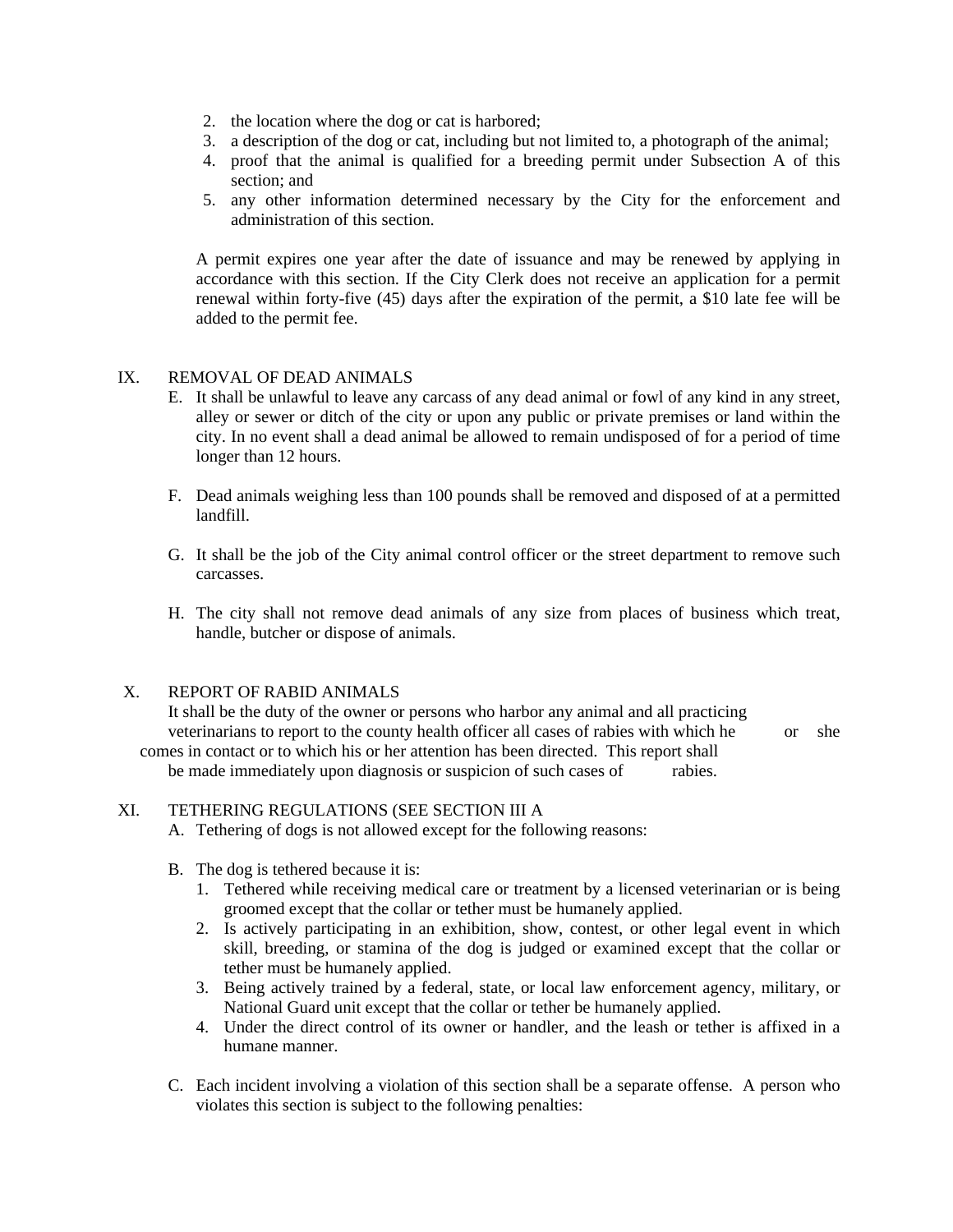- 1. A first offense shall result in a correction warning being issued requiring the offense to be corrected by the person who owns, keeps, or controls the dog within 48 hours, unless the offense poses an immediate risk to the health or safety of the dog or the dog has been injured as a result of the offense.
- 2. A second offense or failure to comply with the first offense warning will result in the removal and impoundment of the dogs by the responding animal control officer, law enforcement officer, or agent of the city or the county and a violation of this ordinance shall constitute a misdemeanor and shall be punished by a fine of not less than One Hundred Dollars (\$100) nor more than Five Hundred Dollars (\$500) or thirty (30) days in jail, or both; however, if it is determined that the violation was intended as punishment or intended cruelty to the dog for which the violation shall be prosecuted under the applicable state anti-cruelty to animals statute.

# XII. TRAP, NEUTER AND RELEASE

A. Trap, Neuter, Release (TNR) means the process of humanely trapping, sterilizing, vaccinating for rabies, and ear tipping community feral cats and returning them to their original location.

# B. Community Cat Program

Trap, neuter and release is the preferred method for controlling the community feral cat population through the Community Feral Cat Program. The Natchez TNR program shall prioritize community feral cats for TNR as the preferred outcome for community feral cats. As funding permits, it is the goal of the City that all community cats be sterilized, ear tipped, vaccinated and returned in accordance with the TNR process.

In certain circumstances, community cats may be humanely trapped and relocated to a preapproved farm or barn where adequate food, water and shelter are provided. Very young kittens are permitted to be put into foster care and socialized.

Trapping of community feral cats is permitted only for the purpose of TNR unless the cat is injured, medical care is required, or the cat is targeted for the Barn Cat program..

# **ARTICLE III. DOGS AND CATS**

# I. COMPLIANCE WITH CHAPTER PREREQUISITE TO KEEPING

No dogs or cats shall be permitted to be and remain within the corporate limits of the city unless owner thereof shall have complied with all of the provisions of this chapter.

# II. PRIMA FACIE EVIDENCE OF OWNERSHIP

The custody, care and control of a dog or cat within the corporate limits of the city by a person shall be prima facie evidence that such person is the owner of such dog, or cat. The general reputation in the neighborhood that a certain person is the owner of a dog or cat shall be prima facie evidence that such person is the owner of the dog or cat.

#### III. SPAY/NEUTER

All dogs and cats owned in the City of Natchez must either be spayed or neutered. There are a few exemptions to this ordinance:

- A. Dogs and cats under six (6) months of age;
- B. Dogs and cats unable to be spayed/neutered for health reasons (as verified by a licensed veterinarian);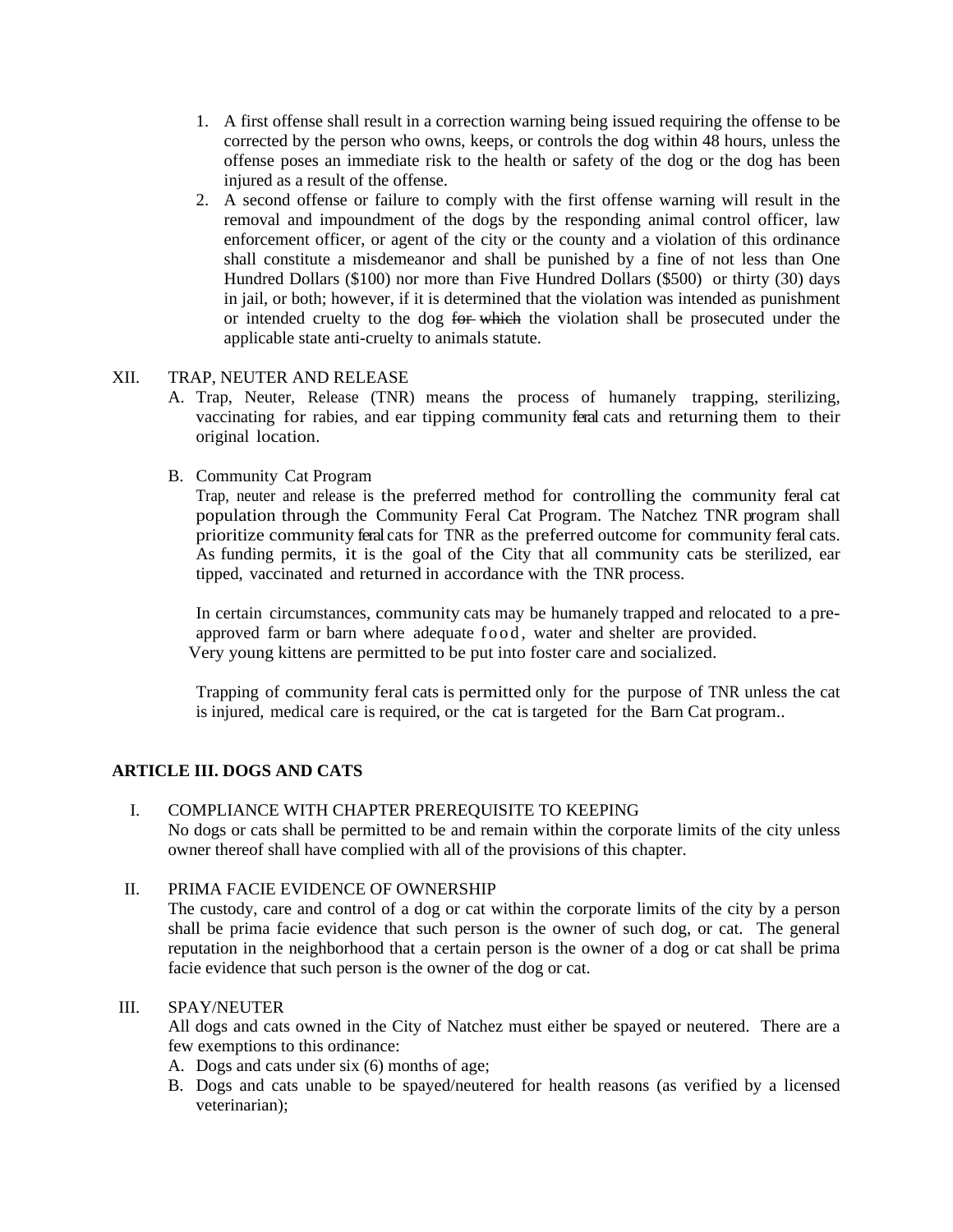- C. Show/Competition cats or dogs with owners holding a valid Breeding/Unaltered Animal permit (See Section VI below);
- D. Owners holding a valid Breeding/Unaltered Anima[l Permit](https://dallascityhall.com/departments/dallas-animal-services/Pages/Breeding-Permit.aspx) (see Section VI below);
- E. Dogs and cats for adoption at Natchez Adams County Humane Society. These animals are required to be spayed and neutered by the adopter.
- F. See Section XII

### IV. ALTERING OR REMOVAL OF TAGS

It shall be unlawful for any person other than the owner to alter or remove any tags placed upon any dog as provided for by this chapter or by law.

# V: DOGS RUNNING AT LARGE; IMPOUNDMENT; FEE FOR REDEMPTION;

# DISPOSAL OF UNCLAIMED ANIMALS.

A. Dogs Running at Large

It shall be unlawful for the owner of any dog to permit the dog to run at large in the city. It shall be the duty of the animal control officer to pick up any dog found running at large in the city, and to impound the same in an enclosure kept for that purpose to be provided and maintained by the city, or may include a facility maintained by The Natchez-Adams County Humane Society, a private non-profit, and similar remote rescue operations on a case by case basis. Such dog shall be kept by the impounder for at least five days unless claimed sooner by the owner.

B. Disposition of Unredeemed Common Pets

Any common pet impounded under the provisions of this division which is not redeemed by the owner thereof within the time provided will become the property of the impounder and may be rehomed or humanely destroyed after at least five (5) business days.

C. Fee for Redemption

Every owner of any animal, including dogs, impounded, whether by the city or voluntarily by the owner, shall be liable for all costs and fees incurred by such impoundment. Within five days the rightful owner of any dog held by the impounder may, provided the dog has been vaccinated and tagged as required in this chapter or by law, obtain the dog upon payment of a pound fee in the amount of \$25.00, and, in addition thereto, the payment of the sum of \$5.00 per day, or a fraction thereof, for the time the dog remained impounded.

D. Inoculation of Redeemed Dogs and Cats

Every dog or cat redeemed under the provisions of this division which has not been inoculated shall be immediately inoculated. If the dog does not bear evidence of having been vaccinated, the owner shall be required to have said dog vaccinated MCA 1972, § 41-53-11 pursuant to within 48 hours of the following business day or relinquish the dog to animal control and to pay a fine of \$50.00.

# VI. BREEDING/UNALTERED ANIMAL PERMIT

It shall be required of any person, owners of dogs/cats or otherwise, keeping and maintaining the same for breeding or show/competition purposes within the City Of Natchez to secure a Breeding/Unaltered Animal Permit from the City Clerk's office and to keep the permit posted for inspection by the animal control officer or Health Department for compliance with the provisions set out thereon. The Breeding/Unaltered Animal Permit shall be \$150, annually. **A separate permit is required for each unaltered dog/cat.**

- A. A Breeding/Unaltered Animal Permit may only be issued for a dog or cat:
	- 1. that is current on their vaccination requirements;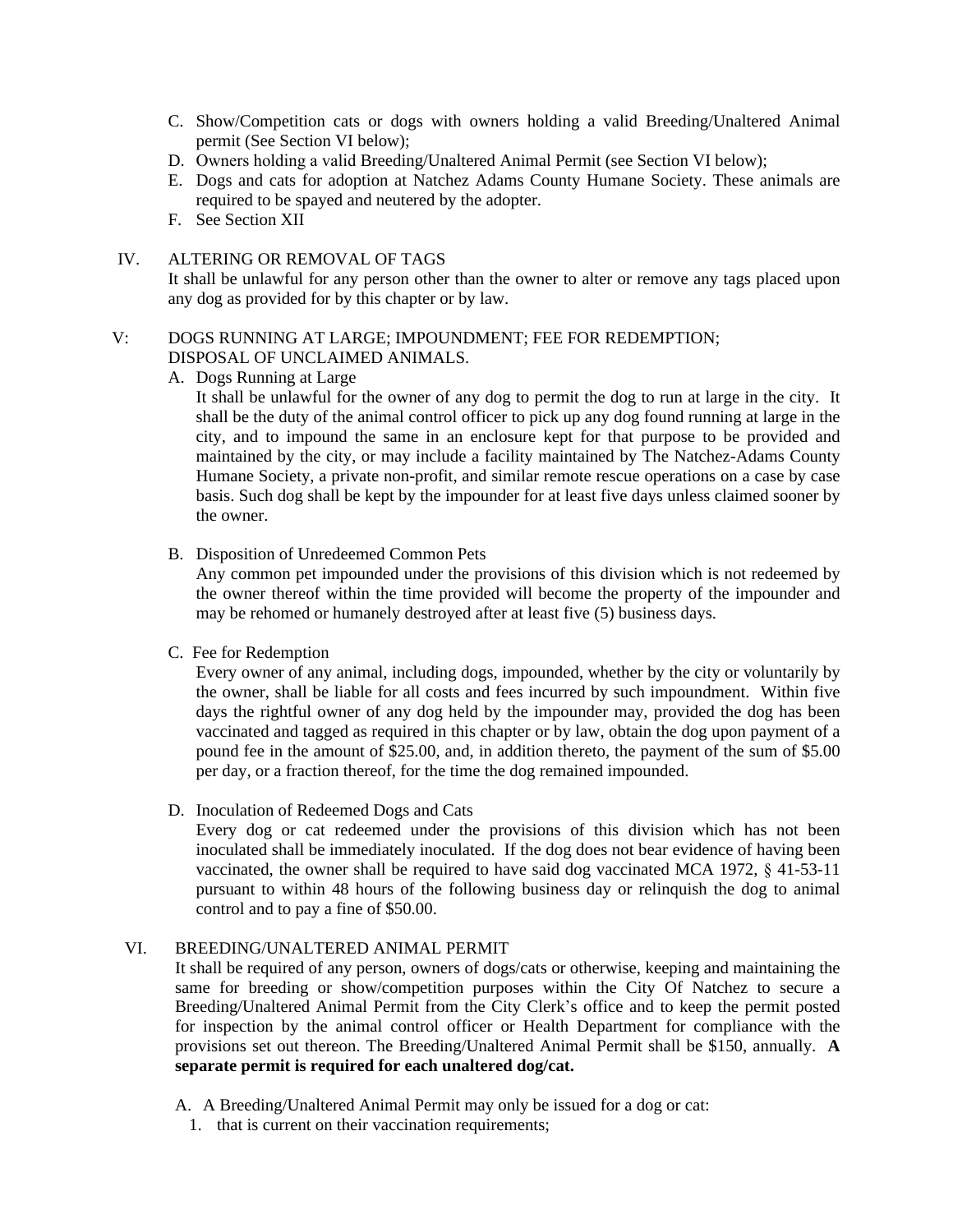- 2. that, not more than 90 days before the date of the breeding permit application, has been approved to breed by a licensed veterinarian; and
- 3. that is used to show, to compete or to breed, which is of a breed recognized by and registered with the American Kennel Club (AKC), United Kennel Club (UKC), American Dog Breeders Association (ADBA), Cat Fanciers' Association (CFA), or other bona fide registry and meets one (1) of the following requirements:
	- a) The dog or cat has competed in at least one show or sporting competition sanctioned by a bona fide national registry within the last 365 days;
	- b) The dog earned conformation, obedience, agility, carting, herding, hunting, protection, rally, sporting, working or other title from a purebred dog registry, referenced above, or other registry or dog sport association; or
	- c) The owner of the dog or cat is a member of, and the dog or cat is registered with a bona fide purebred dog breed club or cat fancier's association, which maintains and enforces a code of ethics for dog or cat breeding that includes restrictions from breeding dogs or cats with genetic defects and life threatening health problems that commonly threaten the breed, or the owner signs a statement under oath attesting that the dog or cat is being trained to comply with subsections a) or b), above
- B. To obtain a Breeding/Unaltered Animal Permit, a person must submit an application at the City Clerk's office (on a form provided by the City Clerk for that purpose) and pay an annual breeding permit fee of \$150. The breeding permit application must include:
	- 6. the name, address, and telephone number of the applicant;
	- 7. the location where the dog or cat is harbored;
	- 8. a description of the dog or cat, including but not limited to, a photograph of the animal;
	- 9. proof that the animal is qualified for a breeding permit under Subsection A of this section; and
	- 10. any other information determined necessary by the City for the enforcement and administration of this section.
- I. A breeding permit expires one year after the date of issuance and may be renewed by applying in accordance with Subsection B. of this section. If the City Clerk does not receive an application for a permit renewal within forty-five (45) days after the expiration of the permit, a \$10 late fee will be added to the permit fee.
- J. A breeding permit is not transferable.
- K. A permittee commits an offense:
	- 1. if he allows a permitted female dog or cat to have more than two (2) litters during the permit term.
	- 2. allows the offspring of a female dog or cat for which he holds a breeding permit to be sold, adopted, or otherwise transferred, regardless of compensation, before the offspring have reached at least eight (8) weeks of age and have been vaccinated against common diseases;
	- 3. has more than the allowed number of dogs/cats in Kennel License section XII below.
- L. All changes of address and change of ownership must be reported to the City Clerk's office within thirty (30) calendar days following such change.

# XII. KENNEL LICENSE

A kennel license will be required if the number of dogs/cats kept upon one residential premise within the City, above the age of six  $(6)$  weeks, is in excess of the below: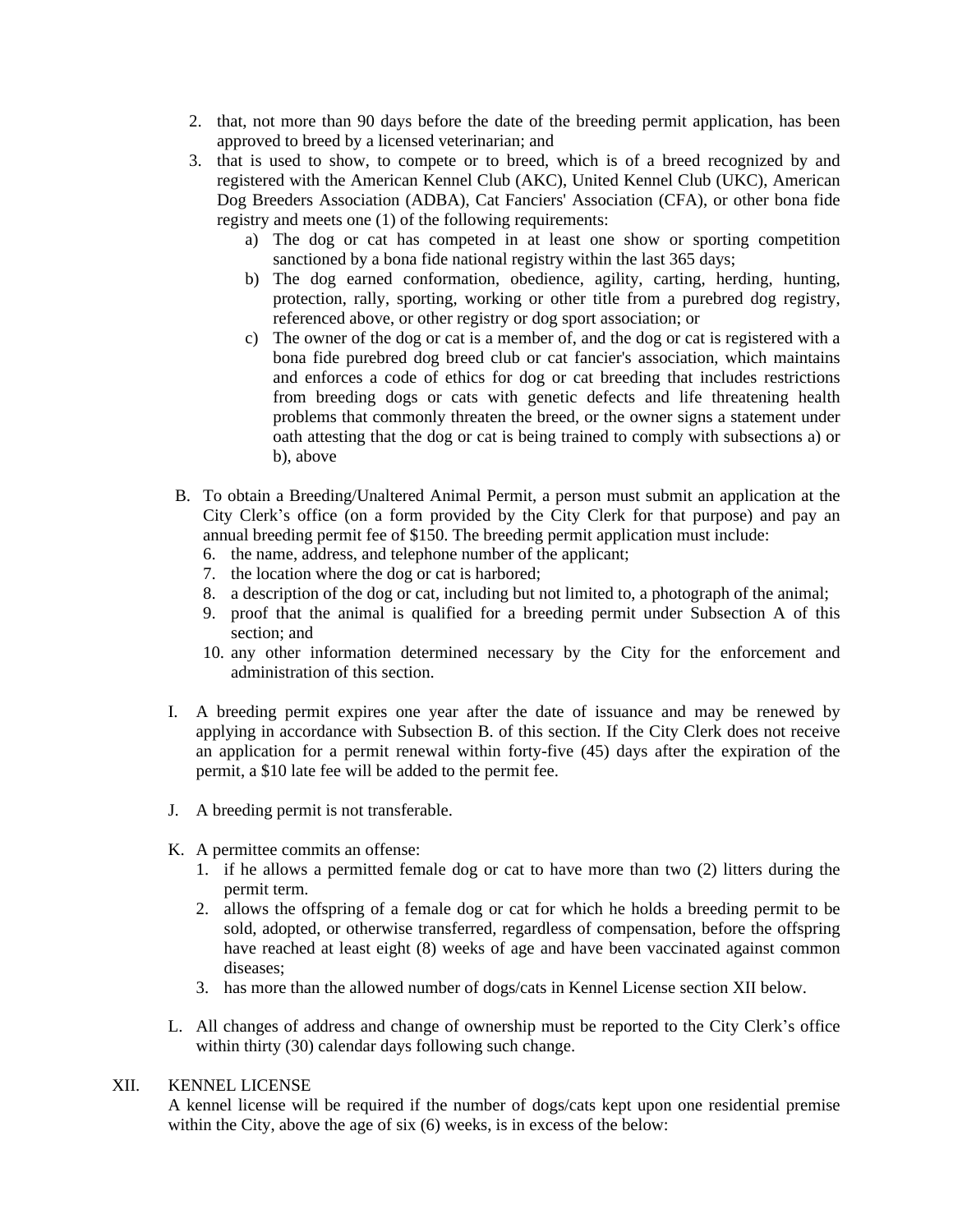|          | <b>Allowed Number of</b> |      |
|----------|--------------------------|------|
| Acreage  | <b>Dogs</b>              | Cats |
| $\leq 1$ |                          |      |
|          |                          |      |

This license will be obtained from the City Clerk's office for a fee of \$100, annually and will permit the premises to be inspected by the animal control officer or Health Department on a random basis and without prior notification for compliance with provisions set out thereon.

#### VII: PENALTY FOR VIOLATION OF ARTICLE III

Any person violating any provision of Article III shall be deemed guilty of a misdemeanor and shall be punished by a fine or not less than One Hundred Dollars (\$100.00) nor more than Five Hundred Dollars (\$500.00) or imprisonment in the city jail not to exceed thirty (30) days or both fine and imprisonment. IF any violation be continuing, each day's violation shall be deemed a separate violation.

# **ARTICLE IV. BIRD SANCTUARY**

#### I. DESIGNATION

The entire area embraced within the corporate limits of the city is hereby designated as a bird sanctuary.

#### II. PROHIBITED ACTS

It shall be unlawful for any person to trap, hunt, shoot or attempt to shoot, or to molest in any manner any bird or to rob any bird's nest within the city.

### III. NUISANCE BIRDS

If any English sparrows, jay birds, crows or crow blackbirds are found to be congregating in numbers in a particular locality within the city, the mayor and board of aldermen, after an investigation thereof and a hearing thereon, may determine such congregation to be a menace to health or property and a nuisance.

If the mayor and board of aldermen shall ascertain and determine that the congregation of any English sparrows, jay birds, crows or crow blackbirds in a particular locality within the city shall constitute a menace to health or property and a nuisance, they shall proceed to abate the nuisance. If no satisfactory method of abatement can be found, such birds may be destroyed.

#### **ARTICLE V: CARRIAGE HORSES**

#### I. REGISTRATION

Carriage horses must receive regular veterinary care. Carriage horses must be registered with the City of Natchez and records kept daily of the number of hours each animal works.

#### II. FACILITIES AND CARE

All facilities used to house or hold Carriage Horses are subject to inspection at any time by the Animal Control Officer. All Carriage Horses must have appropriate and adequate food and water at all times. Stalls must be roomy and dry, with a fresh mat of hay at least once a week.

#### III. ENCUMBRANCES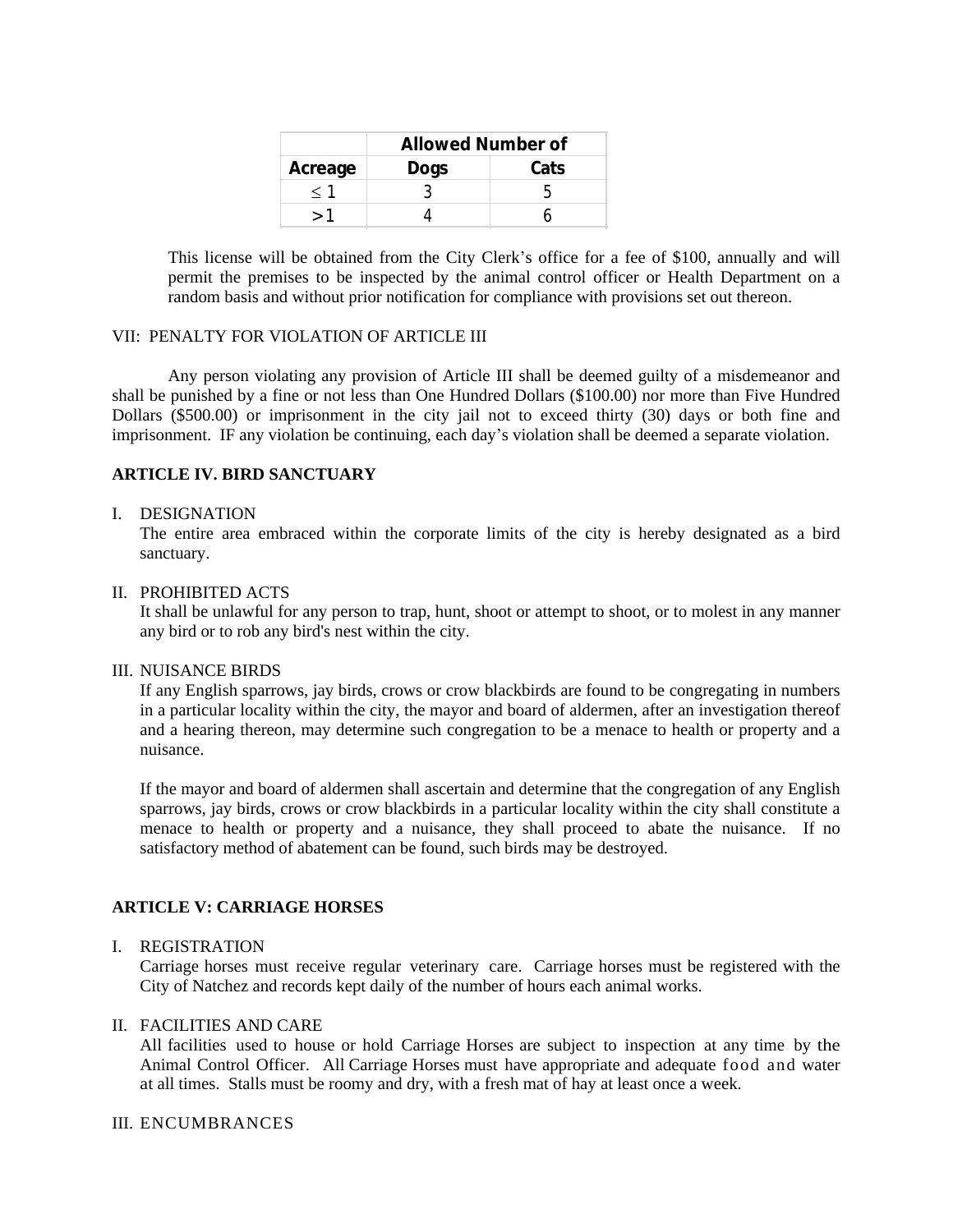Encumbrances must be less than three  $(3)$  times the horse's body weight. Consideration must be given to extremes of weather particularly heat and humidity and its impact on the horse. Shade shall be provided for the horses through the summer heat while they are idle. The Animal Control Officer may make a determination to issue a citation if he(she) believes the horse is not being treated humanely.

# **ARTICLE VI: KEEPING BEES**

It shall be unlawful for any person to establish or maintain any hive, stand or box where bees are kept, or keep any bees in or upon any premises within the corporate limits of the City unless the bees are kept in accordance with the following provisions:

- A. If bee colonies are kept within fifty (50) feet of any exterior boundary of the property on which the hive, stand or box is located, a barrier that will prevent bees from flying through it, no less than five (5) feet high, shall be installed and maintained along the exterior boundary.
- B. Fresh, clean watering facilities for bees shall be provided on the premises.
- C. The bees and equipment shall be kept in accordance with the provisions of State statutes.

# **ARTICLE VII: LIVESTOCK, EXOTIC OR WILDLIFE ANIMALS**

The provisions of this article shall not apply to dogs, cats, pot-bellied pigs or other common household pets.

I. GENERAL

If any exotic wild animal is found within the city limits the game warden will be summoned for the animal(s) removal.

# II. IMPOUNDMENT AND FEES

Any livestock found within the city in violation of the provisions of this ordinance shall be impounded by the animal control officer. The owner thereof must make provision for the sale of said animal or relocation outside of the city limits and pay the sum of \$25.00, plus \$10.00 per day for each day that such animal has remained impounded, plus the cost of capture and transportation. Within three (3) working days after any animal is impounded under the provisions of this article, if the animal remains unredeemed and the charges for holding, as well as any charges for capturing and transportation are not paid, the animal control officer shall, after advertising the unredeemed animal three (3) times in a newspaper having general circulation in the city, or by public notices posted in three (3) or more public places, proceed to sell at public sale to the highest bidder, for cash, any such animal.

#### III. DISPOSITION OF PROCEEDS FROM SALE OF UNREDEEMED ANIMALS

The animal control officer shall pay over to the City Clerk all monies received under the provisions of this article.

# IV. RECOVERY OF PROEEDS OF SALE OF UNREDEEMED ANIMALS

Owner may recover proceeds of sale less expenses. Any person whose animal may have been sold under the provisions of this article shall, by making proper proof of ownership, be repaid the proceeds arising from the sale thereof, after deducting the expenses of advertising, feeding, selling and impounding, by petition to the animal control officer.

#### V. RECORDS AND INFORMATION FOR IMPOUNDED ANIMALS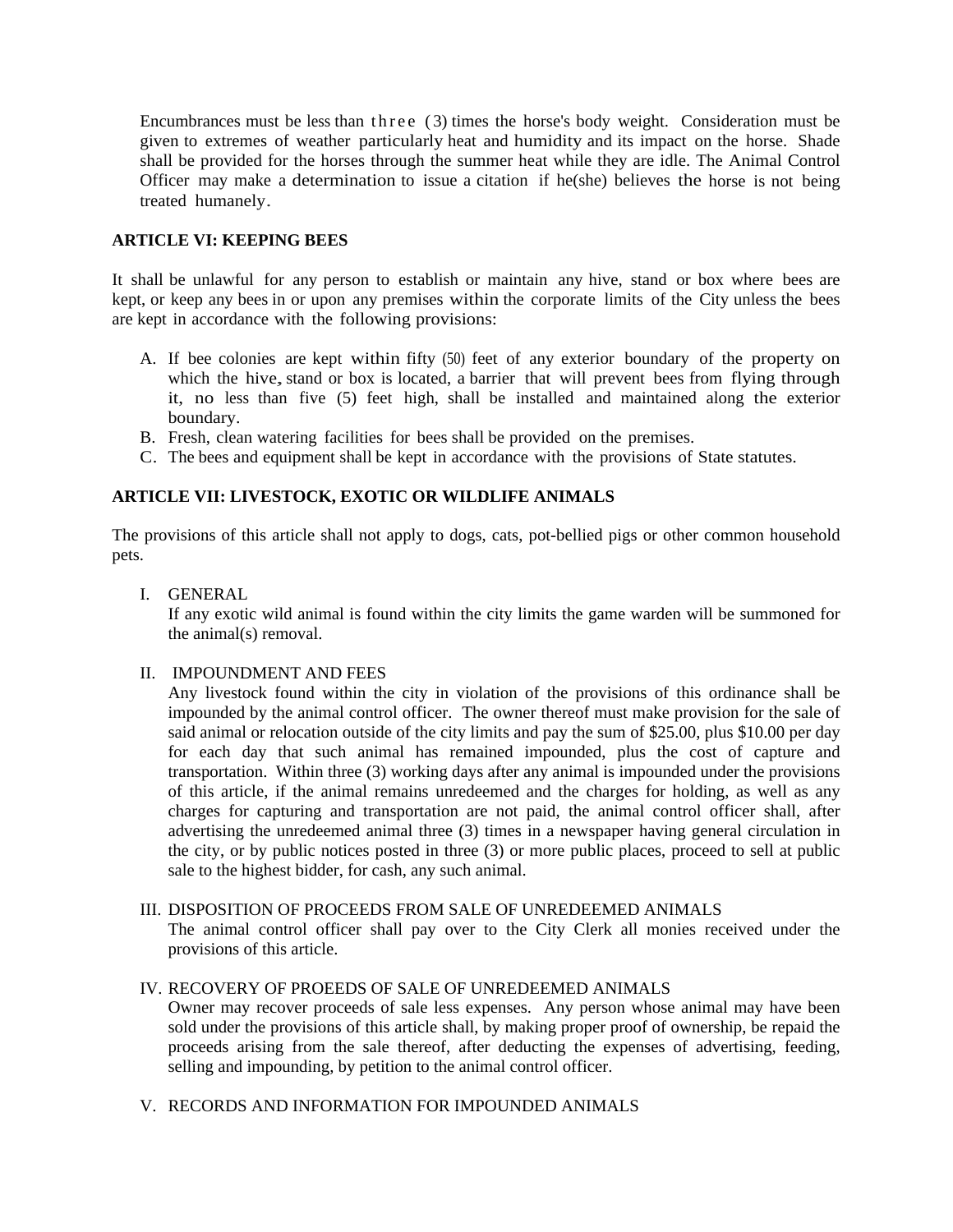The animal control officer shall keep a book in which the date on which any animal impounded under the provisions of this article shall be entered, registering the animal, with a description specifying its kind, color, stature, marks or brands, by which it may be identified, and if it is a horse or mule, its estimated age.

# **ARTICLE VIII. ADDITIONAL REGULATIONS**

#### I. IMPOUNDMENT OF ANIMAL, WHICH ATTACKS PERSON

- A. In case of an attack by an animal resulting in injury to any person, such animal shall be impounded by the impounder for observation for a period of 14 days, or the owner thereof may, upon notification to the impounder, have such animal impounded for 14 days with a private veterinarian licensed to practice veterinary medicine within the state. If at the end of such period of time, or any time prior thereto, it is determined that such animal has rabies, such animal shall be immediately destroyed.
- B. Any animal desired for observation by the animal control officer shall be delivered to such officer upon demand and shall not be withheld, hidden or harbored. Upon refusal of any person to so deliver such animal, the animal control officer or any officer of the police department shall cause a warrant to be issued for the arrest of such person, which warrant shall also provide for the surrender of the animal and shall be lawful authority for the apprehending and forcible taking of such animal.

#### II. INTERFERENCE WITH ANIMAL CONTROL OFFICER.

It shall be unlawful for any person to interfere with the animal control officer while in the performance of his or her duties.

#### III. BREAKING INTO ANIMAL SHELTER

It shall be unlawful for any person to break into the duly designated animal shelter or secure any animal or dog while impounded or while being conveyed to or from the shelter.

# **ARTICLE IX. PENALTY FOR VIOLATION**

Any person violating any provision of this Ordinance for which there is not specific penalty stated shall be deemed guilty of a misdemeanor and shall be punished by a fine or not less than One Hundred Dollars (\$100.00) nor more than Five Hundred Dollars (\$500.00) or imprisonment in the city jail not to exceed thirty (30) days or both fine and imprisonment. IF any violation be continuing, each day's violation shall be deemed a separate violation.

#### **Severability**

If any part of this ordinance shall be held invalid, such part shall be deemed severable and the invalidity thereof shall not affect the remaining parts of this ordinance.

# **Applicability**

This Ordinance shall be in full force and effect by vote of the Mayor and the Board of Aldermen.

#### **Safety Clause**